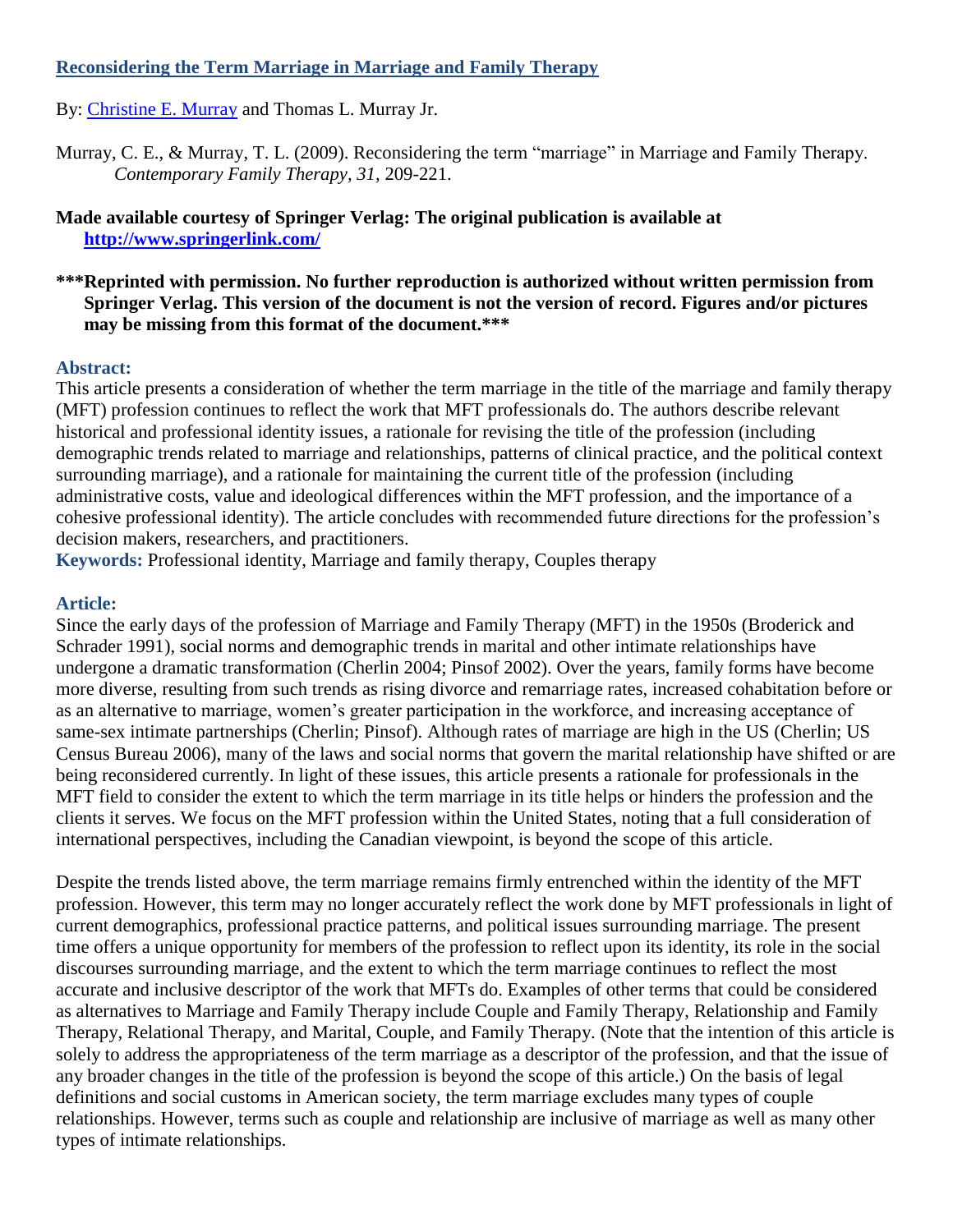In this article we do not offer a definitive answer to the question, "Should the MFT profession change its title so that it no longer solely includes the term marriage?" Rather, the aim of this article is to contribute to the professional discourse about the appropriateness of the term marriage as a descriptor for the MFT profession. We begin with a consideration of the professional identity and historical trends that have solidified the profession's identity as Marriage and Family Therapy. We then explore both sides of the argument regarding a change in the title of the profession. In support of such a change, the issues of demographics, patterns of clinical practice among MFTs, and the current politics surrounding marriage are addressed. The primary issues considered for maintaining the current title include related administrative costs, value and ideological differences among MFT professionals, and the importance of a cohesive professional identity. We conclude with recommendations for decision-makers, researchers, and practitioners.

## **Professional Identity and Historical Considerations**

Although the MFT profession emerged in the 1950s, the influences upon the profession prior to that time contributed to the term marriage being fundamentally interwoven into the discipline's professional identity (Broderick and Schrader 1991; Wetchler 2003). The MFT profession is rooted historically in a variety of professional and social movements, including social work, marriage counseling, and family therapy (Wetchler 2003), with the marriage counseling movement having the longest history predating the MFT profession (Broderick and Schrader 1991). Marriage counseling began as "often the auxiliary activity of a college professor ... lawyers, social workers, and physicians" (Broderick and Schrader 1991, p. 9) and grew into a profession in which the first set of professional standards for marriage counseling were developed in 1949 (Broderick and Schrader 1991). Ultimately, however, the marriage counseling movement became "so merged with the more dynamic family-therapy movement that it has all but lost its separate sense of identity" (Broderick and Schrader 1991, p. 15).

The MFT profession also has a long history of interdisciplinary involvement, including social work, medicine, psychology, psychiatry, and education, and with members of these groups being united by a shared interest in working with family, couple, and relational issues (Broderick and Schrader 1991). Currently, several professional organizations relate to the practice and profession of MFT, including the American Association for Marriage and Family Therapy (AAMFT), the American Family Therapy Academy (AFTA), the National Council on Family Relations (NCFR, which has a Family Therapy section), the International Association of Marriage and Family Counselors (IAMFC, a division of the American Counseling Association), and the International Family Therapy Association (IFTA). Among all of these organizations, the AAMFT is the professional organization primarily involved in the development of professional standards (e.g., licensure) and the accreditation of training programs (AAMFT 2002). Therefore, this organization is the primary focus of much of the rest of this article. At the same time, we recognize that not including Canada and the Canadian provinces that are a part of the AAMFT in our discussion represents a limitation that needs to be addressed in future explorations related to this topic.

The AAMFT was founded in 1942 (AAMFT 2002), and its original name was the American Association of Marriage Counselors (Broderick and Schrader 1991). With the increased focus on the growing family therapy movement, the organization's name was changed in 1970 to become The American Association of Marriage and Family Counselors, and the name was changed once more to its current title in 1978 (Broderick and Schrader 1991). The AAMFT takes pride in its history of having "been involved with the problems, needs and changing patterns of couples and family relationships" (AAMFT 2002, second paragraph). The AAMFT has been instrumental in the professionalization of MFT by developing professional standards and a cohesive professional identity. Through advocacy efforts and contributions of time and energy, the AAMFT has played a key role in the establishment of MFT licensure in all states, including Montana and West Virginia, the last two to achieve it.

Professional licensure, whose primary purpose is protection of the public, is important for defining limits on the title and practice of MFT such that only individuals who have gained the requisite training and clinical experience may engage in the practice of MFT and/or identify themselves as MFTs (Hecker 2003). The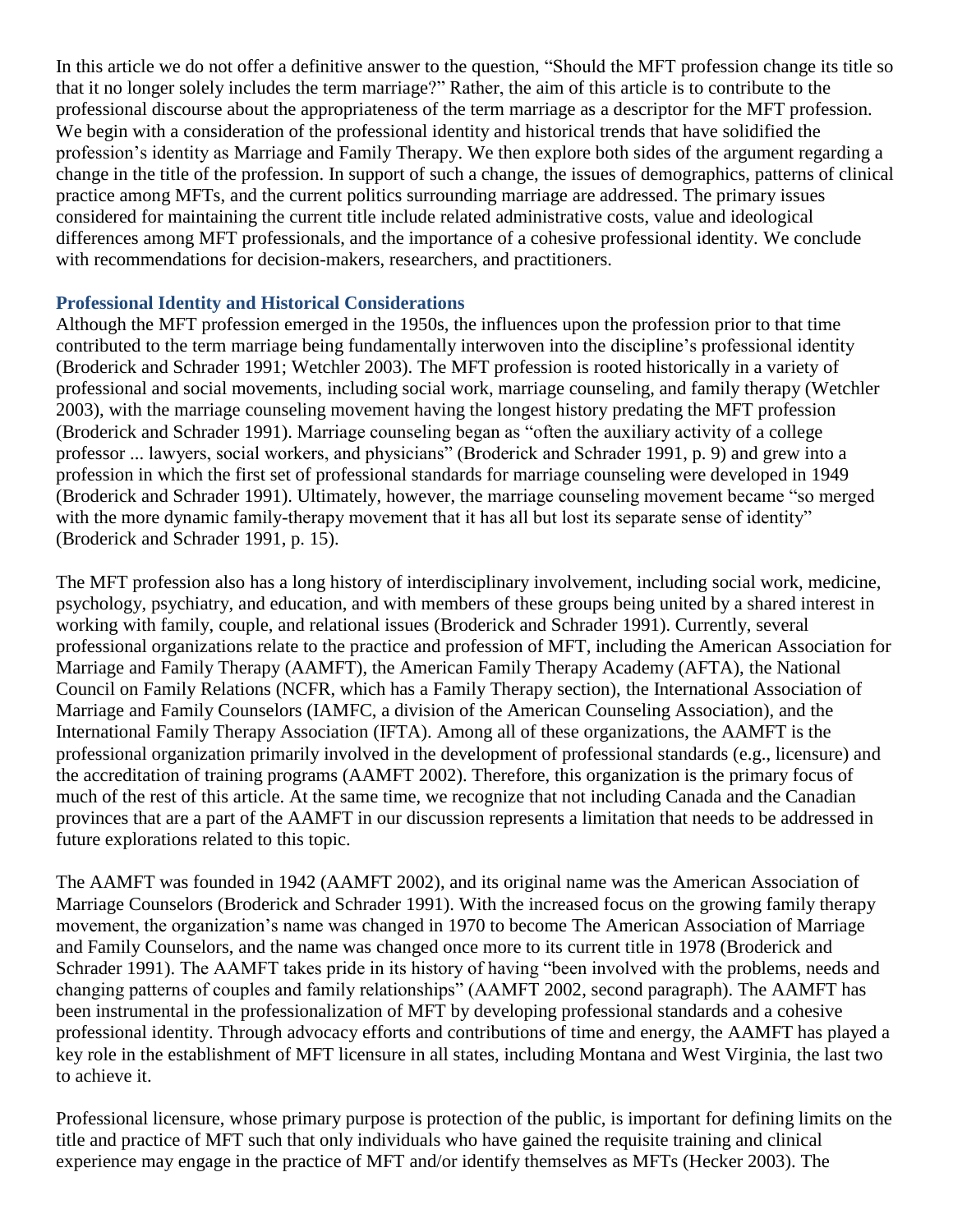maintenance of a cohesive professional identity is "central and core" to the mission of the AAMFT (Bowers 2007, p. 18). As such, the AAMFT uses the term Marriage and Family Therapy to describe the profession and the term Marriage and Family Therapist to describe a practitioner within the profession (Bowers). In light of its historical context, the profession's adherence to its identity as MFT has been important for uniting an interdisciplinary field and presenting a common identity to consumers, funders, and trainees. However, as we outline in the next section, there have been shifts in population demographics, patterns of clinical practice, and the politics surrounding family relationships that prompts members of the MFT profession to reconsider whether the identification as "marriage and family therapists" may no longer be an adequate descriptor of their professional identity.

## **Rationale for Changing the Title of the Profession**

A shift in the title and identity of a profession may be warranted if the original title no longer represents the profession or if there is evidence that the original title may have, intentionally or unintentionally, a limiting and/or harmful impact on the profession or the constituencies it serves. This section reviews the existing literature that suggests incongruity in the marriage-focused title of the MFT profession and the actual work and philosophical stance of the profession.

## **Demographic Trends in Marriage and Relationships**

Demographic statistics reveal an interesting glimpse into modern American marriage patterns and relationships. According to Cherlin (2004), the social norms surrounding marriage in the US have weakened within recent decades, a process he terms the deinstitutionalization of marriage. Cherlin notes the following associated demographic trends: higher rates of childbirth outside of marriage, increased rates of cohabitation, and shifting cultural perspectives toward marriage (i.e., marriage shifted from being viewed as an institution to being viewed as a companionate relationship that is the backdrop for individualism and romance). However, despite the deinstitutionalization of marriage, marriage is generally valued within American society, and many couples continue to want to marry. According to the US Census Bureau (2006), in 2006, among US citizens aged 15 and over, 50.4% were currently married, 6.4% were widowed, 10.5% were divorced, 2.3% were separated, and 30.5% were single, never married.

A closer look at demographic statistics reveals numerous trends that have contributed to diverse marital and relationship patterns within the population. First, people are getting married at later ages than in years past and therefore are spending a greater proportion of their young adult years as unmarried adults. In 2006, the median age at first marriage in the United States was 25.9 years for women and 27.5 years for men (US Census Bureau 2006). Second, couples are more likely to live together either before or instead of marriage (Seltzer 2000). Together, these trends have contributed to higher numbers of households consisting of unmarried partners. For example, in 1990, the number of households with unmarried partners was 3.2 million, and this number increased to 5.5 million by the 2000 Census (0.6 million of which consisted of same-sex partners; US Census Bureau 2001).

Higher rates of divorce also have contributed to changing patterns of marriage and couple relationships. Since the 1970s, more marriages end in divorce than end in the death of a partner, and current statistics suggest that about one in four of all marriages will end within the first 7 years (Pinsof 2002). Pinsof writes that factors influencing the shift to more marriages ending in divorce include the changing roles of women, legal and value changes that have made divorces easier to obtain, and the longer lifespan of both men and women. Regarding the latter, it is important to note that older adults may have significant reasons—such as economic issues or pressure from family members—to prefer cohabitation to remarriage if they are divorced or widowed (Brown et al. 2005). In light of the numerous demographic changes that have impacted modern marriages, Pinsof (2002) recommends that "marital theory needs to become pair-bonding theory" (p. 149).

#### **Patterns of Clinical Practice**

Within the MFT profession, numerous therapeutic modalities are available to couples who are either not yet married or who will never become married. First, premarital counseling involves providing counseling to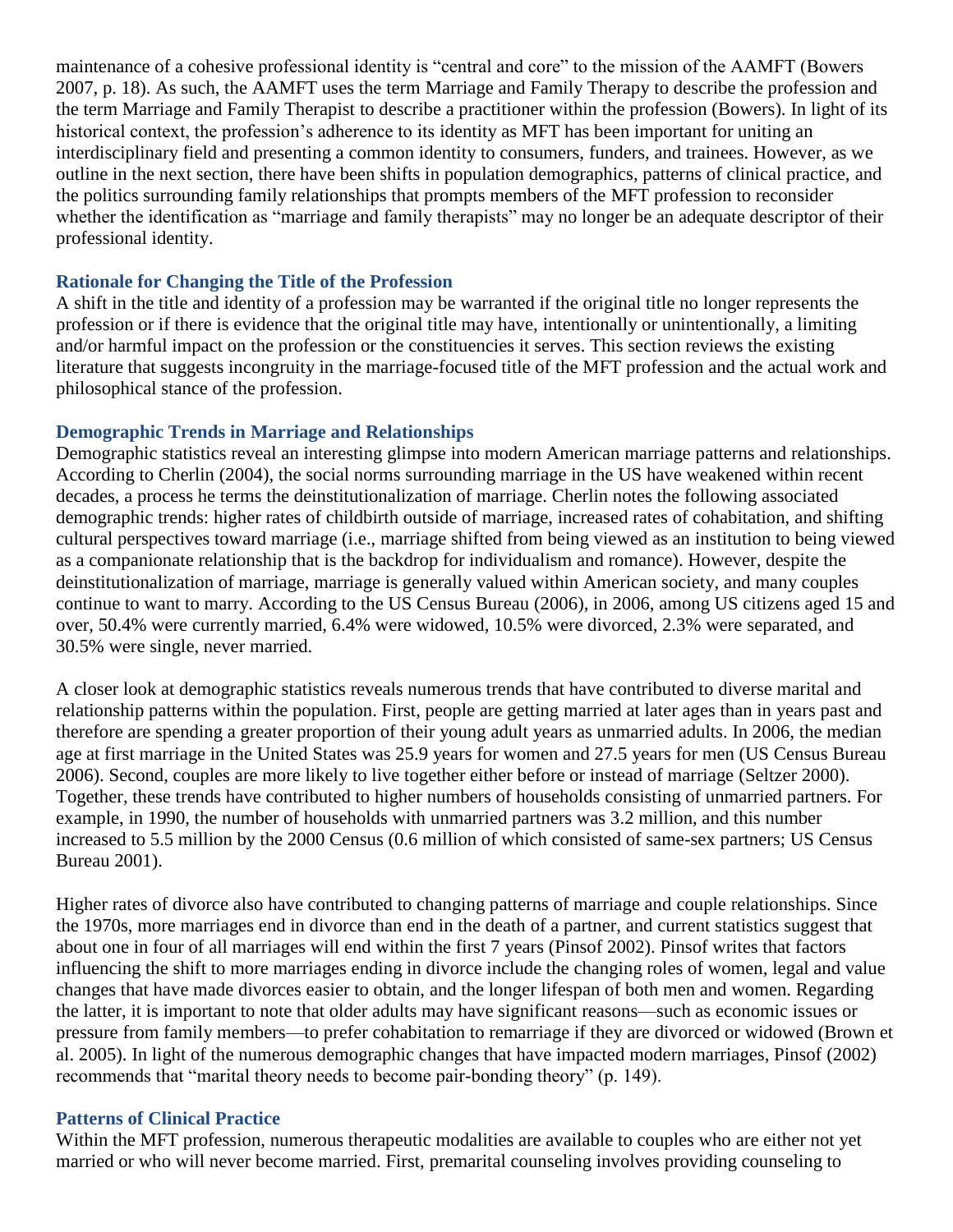couples who plan to marry. MFTs have developed models and approaches to conducting premarital counseling (e.g., McGeorge and Carlson 2006; Murray and Murray 2004; Rowden et al. 2006). Another group that may seek premarital counseling is couples planning to remarry (i.e., one or both partners have been married previously to another person). Accordingly, efforts have been made to develop intervention approaches and clinical understanding specific to couples who are planning to remarry (e.g., Dupuis 2007; Falke and Larson 2007). Couples who are not actively planning for marriage, some of whom may not be able to marry legally, have also become a focus within the MFT profession. These couples include cohabiting (e.g., Means-Christensen et al. 2003) and same-sex couples (e.g., Bepko and Johnson 2000).

A relevant trend in the MFT profession has been the emergence of therapeutic approaches specifically designed for couples in the midst of terminating their marriages. These approaches do not aim for preservation of the marital relationship, but rather aim to help partners separate in a low-conflict, mutually agreeable manner. These relationship termination approaches generally fall under the categories of divorce therapy (Oz 1994; Sprenkle and Gonzalez-Doupé 1996) and co-parenting therapy when children are present (Baris and Garrity 1997; Garber 2004; Whiteside 1998). Furthermore, there are certain clinical situations in which preserving a marital relationship may involve serious threat to the personal welfare and/or safety of one or both partners, such as the case of an individual who experiences chronic, severe intimate partner violence at the hands of his or her spouse. For examples of discussions of MFT approaches to domestic violence situations, see Stith, Rosen, and McCollum (2003, 2004) and Simpson et al. (2007).

All of the above areas of clinical practice and scholarly research certainly fall within the purview of the MFT profession based on their relational components. Likewise, students entering the profession are trained to address these issues and work with diverse client populations. For example, the Preamble to Version 11 of the Commission on Accreditation for Marriage and Family Therapy Education (COAMFTE) standards (2005) states,

The standards apply to the training of marriage and family therapists and are based on a relational view of life in which an understanding and respect for diversity and non-discrimination are fundamentally addressed, practiced, and valued. Based on this view, marriage and family therapy is a professional orientation toward life and is applicable to a wide variety of circumstances, including individual, couple, family, group, and community problems. It applies to all living systems; not only to persons who are married or who have a conventional family. (p. 3)

However, if one were to apply a strict interpretation to the scope of practice of MFTs based on the title, these practice areas would fall outside of that scope because they either do not involve couples who are legally married or because they are not aiming to preserve a marital relationship.

Even if professional MFTs understand that the above areas of practice fall within their purview, prospective clients may not understand that the scope of practice for MFTs is broader than the title implies. This issue becomes particularly relevant for marketing purposes for individual professionals marketing to prospective clients and for the profession as a whole. As evidence that this issue may be confusing to consumers, the Virginia Association for Marriage and Family Therapy (2006) included the question, "Do I have to be married to go to a marriage and family therapist?" in their list of "Frequently Asked Questions." Their response follows:

No. Individuals, couples, siblings, co-workers, roommates, and others often seek family therapy for help with relationship issues, health-related issues, or mental and emotional disorders. People do not need to be married to seek or benefit from family therapy. Anybody who wants to clarify, change, improve, or redefine their relationships can benefit from marriage and family therapy. (paragraph 11)

#### **The Politics of Marriage**

Perhaps the most controversial aspect of reconsidering the title of the profession involves the current political dynamics surrounding the issue of marriage in the US—particularly related to the topic of marriage for same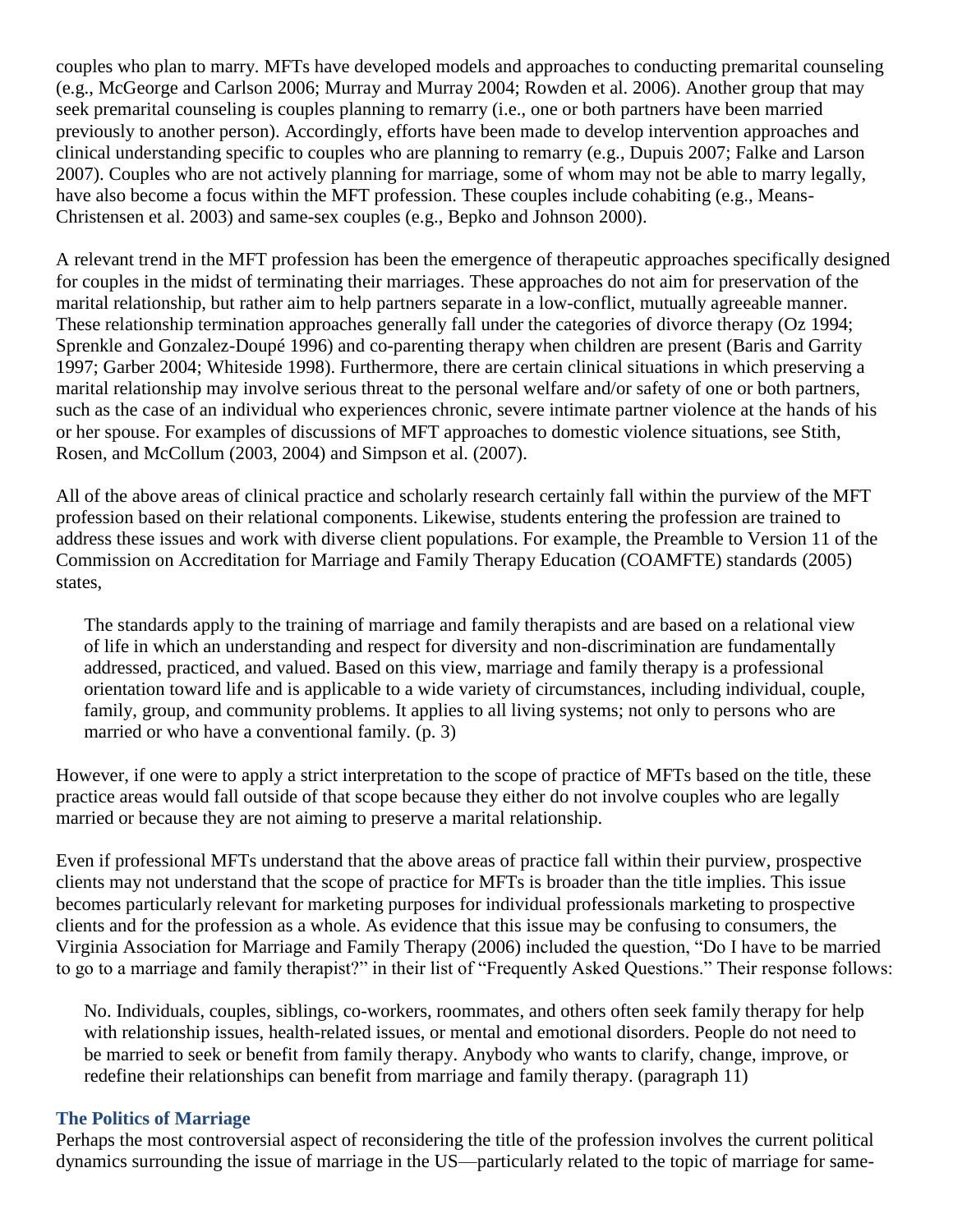sex couples. Whether or not same-sex couples should legally be able to marry remains a hotly debated subject in the US (Ferguson 2007). Given the controversy and activity surrounding the issue of legalizing gay marriage, changes in legal statutes may occur between the time that this article is written and the time of its publication. Thus, readers are encouraged to consult current news sources for the latest legal status of gay marriage. At the time of this writing, however, only two states, Massachusetts and California, allow same-sex couples to marry, although a small number of other states, including Vermont, New Jersey, and Connecticut, have statutes that provide for some form of domestic partnerships or civil unions (Godoy 2008). Based on 2000 US Census data (Gay Demographics, 2008), it is estimated that there are more than 601,000 same-sex couples who share a household in the country, representing over 1.2 million individuals, and many of these couples live in states in which they are legally unable to marry.

Going beyond merely not allowing same-sex couples to marry, the majority of states have passed Defense of Marriage Acts (Godoy 2008). These acts specify marriage as being between a man and a woman, thereby specifically excluding same-sex couples from the legal benefits and rights of marriage. Thus, within these Defense of Marriage Acts, marriage is becoming further institutionalized and politicized as a term and type of relationship that can apply only to heterosexual couples. Given the legal exclusion of same-sex couples from marriage in most states, members of the MFT profession must consider whether the term marriage as an identifying label for the profession encompasses an institutionalized form of discrimination. A term that has been used to describe this form of discrimination is heterosexism, which refers to "the institutionalized practice of favouring heterosexuality, based on the assumption that heterosexuality is normal" (Litovich and Langhout 2004, p. 412). Questions of inclusiveness, privilege, and biases certainly present challenges for individuals and the profession. Nonetheless, even if the question of whether the use of the term marriage as part of the professional identity is difficult to answer, it is one for which the current political context demands an answer. Regarding a need for increased diversity and focus on equity issues in the MFT profession, McDowell et al. (2002) recommend

...going beyond the celebration of difference to reflect a deep, active commitment to both diversity and social justice. This type of transformation requires a critique of our theoretical assumptions, practice strategies, and professional culture to help us reveal gender, class, race, and other biases that may stand in the way of becoming a truly inclusive field. (p. 179, emphasis added)

Scholars have asserted that the MFT profession is not fully inclusive of LGBT populations (Long and Serovich 2003). For example, COAMFTE permits some religious-affiliated programs to "discriminate against LGBT persons to protect the core beliefs of their institution‖ (Long and Serovich 2003, p. 61). Long and Serovich recommend that MFT training program faculty identify areas in which heterosexism can be found in pro-gram curricula and make efforts to further infuse sexual orientation issues into MFT curricula. In fact, MFT program faculty have begun to make efforts to train students to be more inclusive in their work with LGBT individuals, even when doing so may initially conflict with students' religious beliefs and/or values (Charle´s et al. 2005).

Thus far, the AAMFT has taken a strong stance in support of same-sex couples and their relationships although the organization has not yet taken an official stance regarding the issue of continuing to include the term marriage in the title of the profession. The AAMFT's (2004, September 7) official position is that "same" sex orientation is a normal variant of human sexuality that takes a variety of forms and expression" (paragraph one). Regarding the definition of marriage and family therapy, the organization states,

We study and intervene to assist in these relationships whether that means a marriage has occurred in the legal sense, whether there is cohabitation, or other forms of family. We invite members of heterosexual, same-sex, culturally similar, inter-cultural/interracial and other forms of family composition to engage with marriage and family therapists for relational development and problem solving within their cultural contexts. (AAMFT, 2005a, July 31, paragraph four)

Furthermore,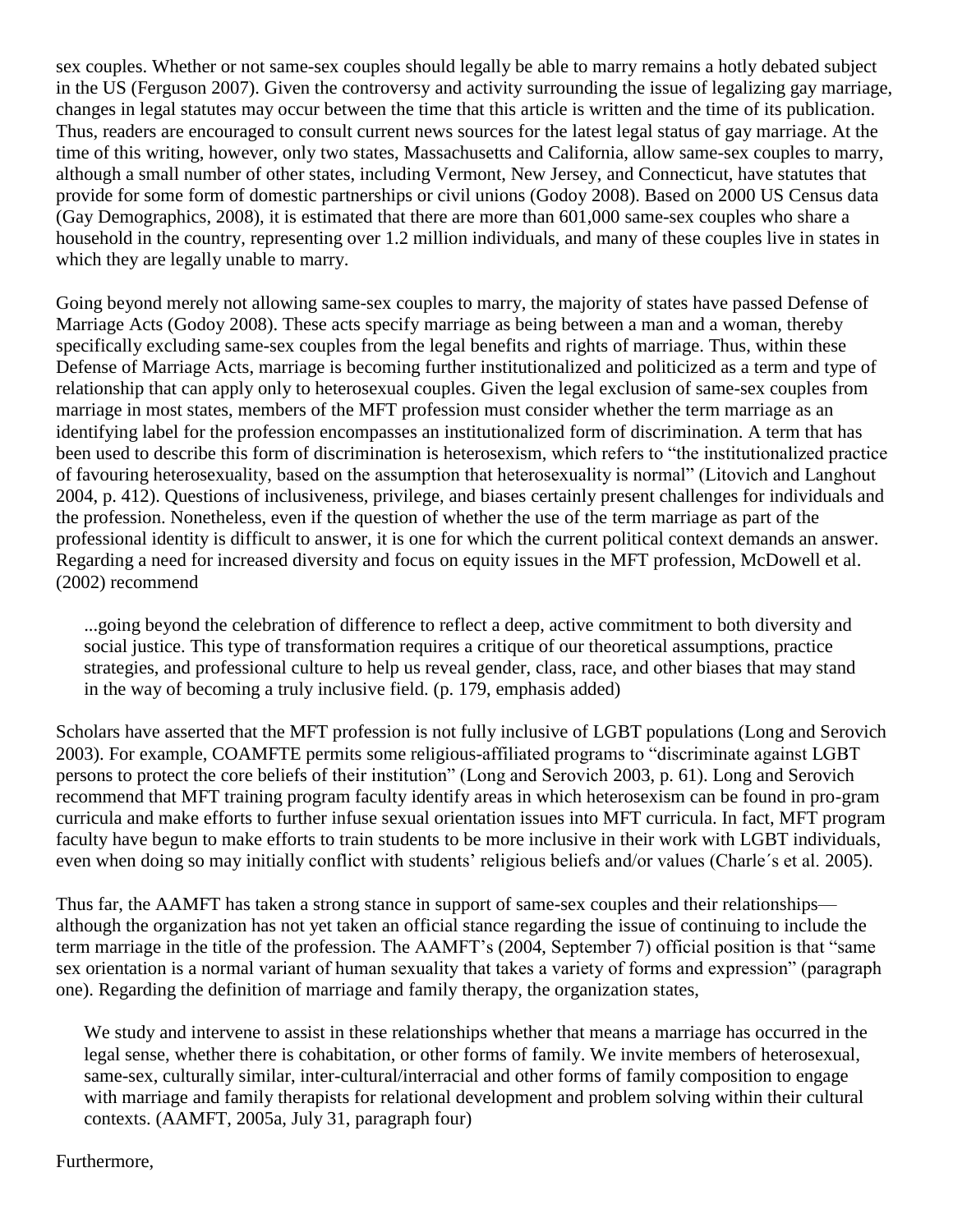AAMFT believes that all couples who willingly commit themselves to each other, and their children, have a right to expect equal support and benefits in civil society. Thus, we affirm the right of all committed couples and their families to legally equal benefits, protection, and responsibility. (AAMFT, 2005b, October 17, paragraph one).

Given these strong statements of support for the rights of same-sex couples, a logical next issue for the organization to consider is whether the term marriage in its title—and that of the profession it represents—is in conflict with its philosophical stance toward same-sex couples, most of whom are unable to legally marry in the US.

### **Rationale for Maintaining the Current Title of the Profession**

The issues discussed above represent a strong case for the potential value of changing the title of the profession to reflect demographic trends, professional practice patterns, and the current political context. However, a consideration of changing the title of the MFT profession to one that does not solely or at all include the term marriage also must include attention to potential costs and likely challenges that may arise if such a change were to be made. Therefore, in this section we review the major issues that encompass the rationale for maintaining the current title of the profession, including administrative costs, value and ideological issues within the profession, and the potential ramifications for the cohesive professional identity that the AAMFT and other members of the profession have worked so hard to achieve.

#### **Administrative Costs**

On a practical level, the administrative costs associated with changing the title of the MFT profession to one that does not, either solely or at all, include the term marriage would be high and would require substantial investments of time, energy, and finances. Consider the extent of the changes that would need to be made if, for example, the profession shifted to the title of Couple and Family Therapy. For the AAMFT alone, all relevant administrative paperwork, membership documentation, publication and publicity materials, advocacy and lobbying resources, and likely even its organizational logo, would need to be changed. The organizational leadership and membership would need to make the shift to identifying as the "AACFT", and efforts would need to be made to inform relevant external stakeholders of this change. The AAMFT would be only a starting point; every division would need to follow suit.

The administrative costs also would be significant for state licensure boards and academic training programs. All fifty states now provide professional licensure to MFTs. For most of these states, licensure was gained through substantial lobbying efforts, often conducted by state-level volunteers as well as the AAMFT (Bowers 2007). From a legal standpoint, these states have legislative statutes in which the practice and/or title of Marriage and Family Therapy and Licensed Marriage or Marital and Family Therapist is limited to those who possess that license (Hecker 2003). These administrative codes would need to be rewritten to reflect the new title of the profession. Additionally, licenses with the new title might need to be reissued, along with other paperwork used by MFT licensure boards (e.g., applications, renewal forms). It should be noted that, in some geographic regions, particularly in those in which Defense of Marriage Acts have been passed, changing the title might be controversial and could be off-putting to some consumers and lawmakers. Regarding academic programs, a name change would likely involve much administrative paperwork, and universities often have policy review committees through which such changes need to be passed. Program-related materials would also require revision to reflect the new name.

The administrative costs of any title change must be taken into account as important aspects of the issue of changing the title. The following relevant questions should be asked by any parties considering such a change: (a) Who would pay the costs?; (b) Who would put in the necessary time and effort?; (c) How could this change be explained to other involved parties (e.g., lawmakers, funding organizations, university administrators) in a way that would make sense to them?; and, perhaps most importantly; (d) Does making this change represent the most valuable way that the involved professionals and organizations could be spending their time and energy?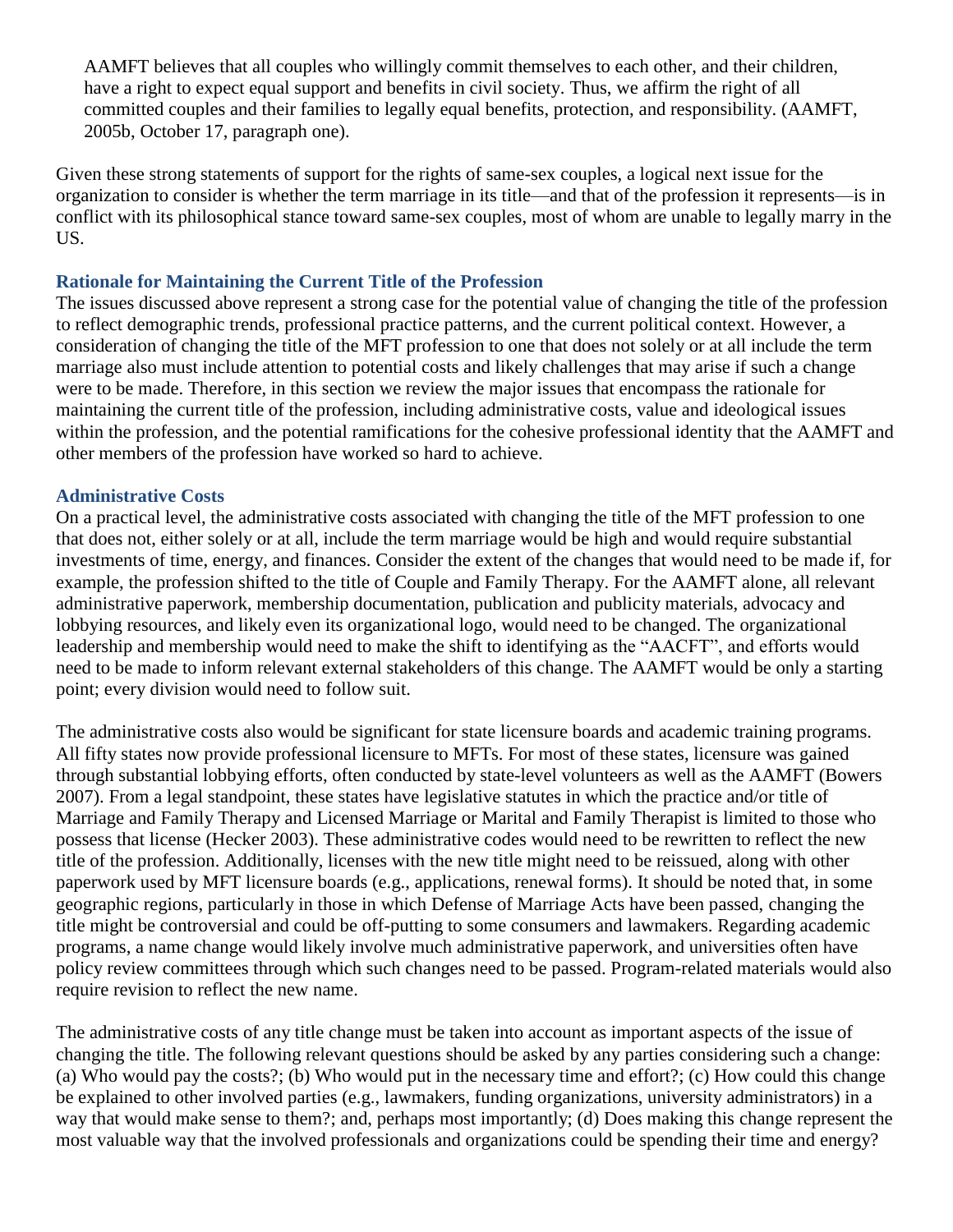### **Value and Ideological Differences within the MFT Profession**

A change in the professional title may raise value and ideological issues for professionals for whom marriage encapsulates significant personal and professional meaning. As one example, in 2005, William Doherty and Kathleen Wenger launched an Internet-based database called The National Registry of Marriage Friendly Therapists [\(http://www.](http://www.marriagefriendlytherapists.com/) marriagefriendlytherapists.com). The registry's web-site describes its mission as follows:

Marriage Friendly Therapists is the only pro-commitment marriage counseling resource in the nation ... Experience in marriage counseling isn't enough if you aren't supportive of helping couples who wish to save their marriage. This combination of a values orientation around commitment and the experience to work with couples in distress is what makes us unique to any other marriage counseling listing. (Marriage Friendly Therapists<sup>SM</sup>, 2005, paragraph three)

Doherty and Wegner's website maintains that marriage holds special status in society and consumers should be able to easily access therapists who favor marriage as a lifelong commitment. Although no known research has been done to examine the professional identity of MFTs who ascribe to the "Marriage Friendly Therapist" orientation, it is plausible that such therapists may view a shift away from the sole use of the term marriage in the profession's title as evidence of the profession's relativist stance toward marital commitment.

Moreover, as is the case within the general population, MFTs likely represent a broad spectrum of values, religions, and ideological beliefs. For example, it is likely that a number of MFTs hold beliefs consistent with the Defense of Marriage Acts. One example of evidence that individuals with such beliefs are a part of the profession is that MFT training programs continue to enroll students who enter holding negative attitudes toward LGBT populations (e.g., Charle´s et al. 2005). Professionals and trainees whose beliefs are consistent with Defense of Marriage Acts may feel alienated by a professional shift to a title that no longer solely or at all included the term marriage.

## **The Potential Impact on Professional Identity**

The potential impact of changing the title on the professional identity of MFTs is difficult to predict. No known evidence exists that describes the impact that previous changes had on the profession and consumers. Furthermore, even if such evidence did exist, it would be limited in its applicability to the title change considered here due to the extent of the profession's current level of institutionalization and the surrounding political context. Thus, we can only speculate in this section as to some of the possible impact on the profession's identity that may result from a title change related to the term marriage. Indeed, one important aspect of the rationale for not changing the title is the high level of uncertainty related to the potential impact the change would have on the professional identity that AAMFT, among others, have worked so hard to establish.

Some possible negative ramifications for the profession related to this title change include the following. First, professionals within the field may be divided in their acceptance of the title change. This could contribute to factions within the profession, decreased membership in professional organizations, and fewer people seeking licensure within the profession. Second, decision-makers within insurance companies and other funding organizations may be resistant to this change and/or not understand the rationale for making it. This may impact the availability of funding for MFTs to provide couple and family therapy services. Third, current lobbying efforts (e.g., Medicare coverage for MFTs) may be hindered as a result of the perceived political meaning that lawmakers (particularly those who support Defense of Marriage Acts) may ascribe to a change in the profession's title away from the use of the term marriage.

#### **Recommended Future Directions**

In this section, we outline a number of recommended future directions for various stakeholders within the MFT profession to address as this issue receives further consideration.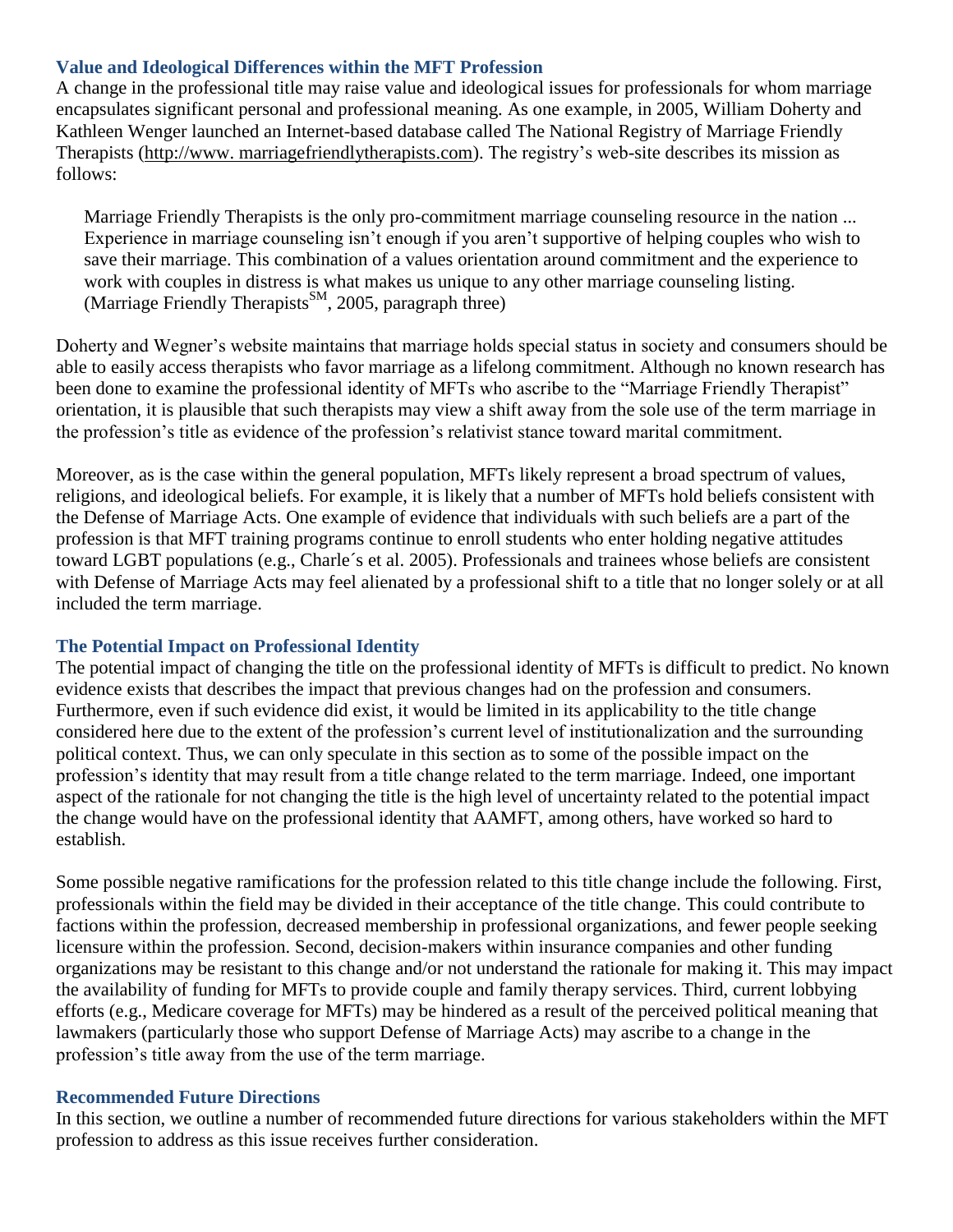## **Future Directions for Decision-Makers**

The profession's decision-makers include the individuals who hold leadership positions within AAMFT and other professional organizations at the national and state levels and on state licensure boards, as well as faculty within academic institutions involved in training future MFT professionals. Decision-makers within professional organizations and other relevant groups are encouraged to hold a dialogue about the issues discussed in this article, both within the leadership boards and with various membership constituencies. In considering the impact of revising the profession's title, organizational decision-makers must pay particular attention to the potential costs and benefits for the organizations and their members. Decision-makers will benefit from working with researchers and practitioners to understand fully all aspects of the issue and its potential impact.

If organizations decide to proceed with changing the use of the term marriage within the title of the profession, then direct communication with governmental representatives involved in MFT licensure and certification laws would be warranted. If organizational decision-makers decide to retain the current title, then it is likely that efforts will need to be made to address the rationale for this decision, particularly in light of the political issues discussed earlier. Regarding the AAMFT, Bowers (2007) writes that the organization intends to "ensure that MFTs are regulated and that the public can have assurances that anyone who calls her/himself an MFT, family therapist, or any other logical derivative of that title, has the training which has become standard for marriage and family therapists, as reflected in AAMFT Clinical Membership" (p. 15). Bowers' statement leads to the question as to whether terms such as couple and family therapist or relational therapist are, in fact, logical derivatives of the term marriage and family therapist that fall under the same authority as MFT regulations. We believe that, unless these different terms are addressed directly and with a consistent policy related to the professional identity implied by these terms, there is great potential for confusion among professionals, regulation boards, and consumers as more organizations begin to use various alternatives to the term marriage and family therapy.

Faculty members within academic MFT training programs also are encouraged to evaluate critically the names of their programs, along with the corresponding potential impact on the professional identity of the emerging professionals they train. Faculty members who wish to revise the name of their programs toward more inclusive terms may benefit from learning about the experiences of other programs that have undergone similar changes. An Internet search revealed that some MFT training programs—including some accredited by COAMFTE also use alternatives to the name Marriage and Family Therapy. At the time of this search (March, 2009), these programs included (with program names in parentheses) Drexel University (Couple and Family Therapy), Thomas Jefferson University (Couple and Family Therapy), North Dakota State University (Couple and Family Therapy), Antioch University Seattle (Child, Couple, and Family Therapy), Ohio State University (Couple and Family Therapy), and the University of Denver (Couples and Family Therapy). According to Dr. Julianne Serovich, Professor and Chair of the Department of Human Development and Family Science at the Ohio State University,

We made a conscious decision to change the name from Marriage and Family Therapy to Couples and Family Therapy. The state of Ohio passed a Defense of Marriage Act. We believed that the State's definition of marriage could negatively impact our ability to work with diverse couples. (Personal communication, April 7, 2008)

In response to the question, "How do you think your program's name of a Couple and Family Therapy program, instead of a Marriage and Family Therapy program, impacts your program's identity?" Serovich responded, "I think we are perceived as more inclusive. Students like it, and faculty are more comfortable with our identity." Similarly, Dr. Kenneth Covelman, Chair of the Department of Couple and Family Therapy at Thomas Jefferson University stated,

The program is in its first year and has had the same name from its inception. The name was chosen because the faculty believes there is a need to represent a more inclusive approach to working with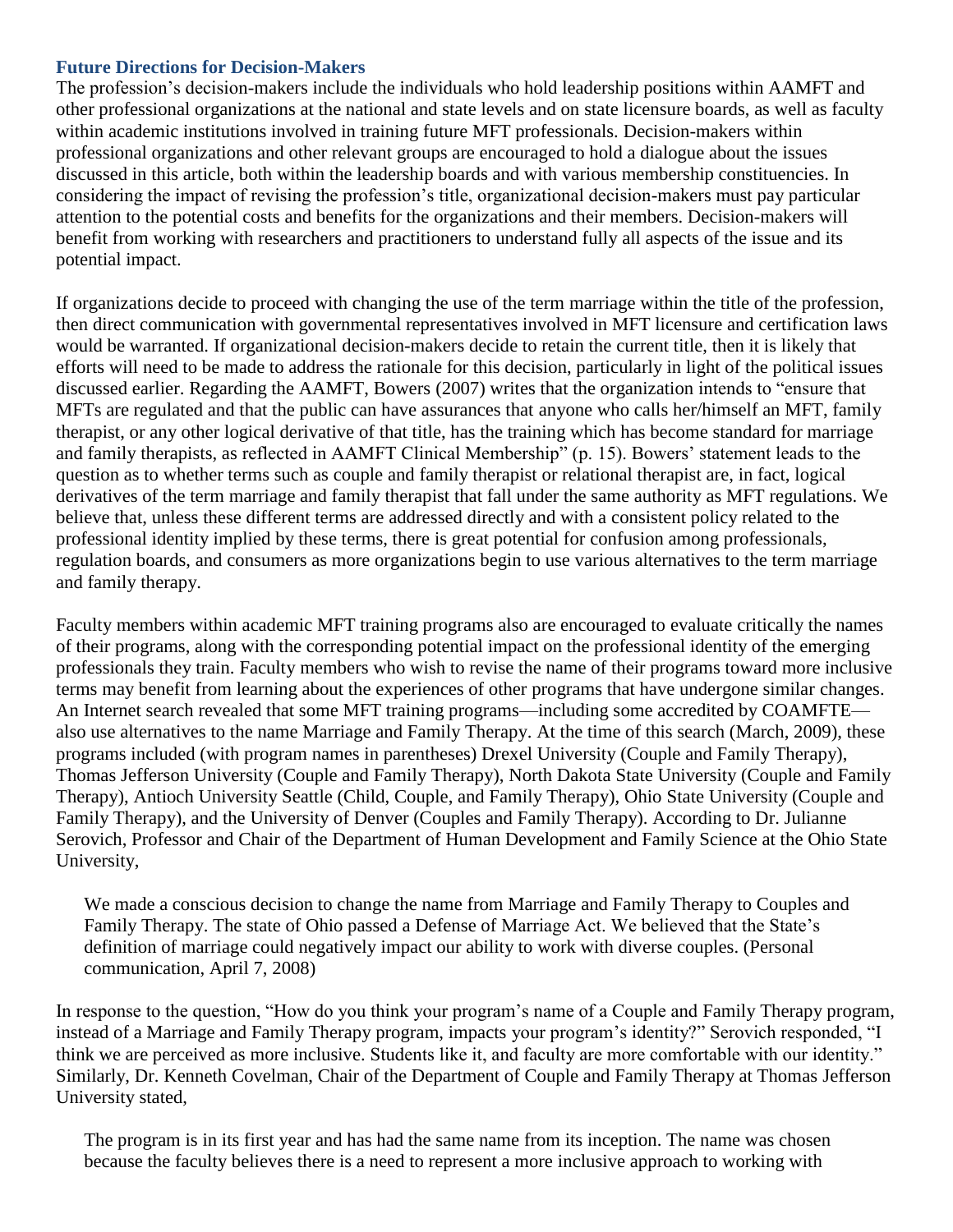couples—some of whom may be married, while others may be in committed relationships, but choose not to marry, or may not be able to for political reasons. We did not encounter any resistance to the name, but did need to explain its meaning to the academic oversight committees, as the program went through the review process. (Personal communication, March 31, 2008)

## **Future Directions for Researchers**

The question as to whether the title of the MFT profession should be changed raises many important questions for researchers to study. We anticipate that as these questions are answered, new questions will surface. Nonetheless, studies addressing the following list of research questions would provide important information to decision-makers as they consider the potential value and impact of making a title change.

1. What can be learned about the appropriateness of the term marriage to describe the MFT profession through consideration of international perspectives, especially Canadian, such as demographic trends, practice patterns, and professional credentials and standards in other countries?

2. Do couples who are not married—by choice or by legal limitations—feel comfortable seeking the services of an MFT?

3. What are the opinions of currently licensed MFTs regarding the title of the profession? What factors influence their opinions (e.g., political leanings, religious beliefs and affiliation, clientele served, demographic characteristics)?

4. How is the MFT profession perceived by members of the LGBT population? Do MFTs who are part of the LGBT population feel welcomed by the organization and believe it to be inclusive of their intimate relationships?

5. What are the demographic characteristics and presenting concerns of the unmarried couples who seek therapy from MFTs? How similar are these couples to the married couples who seek therapy from MFTs?

6. How might such a title change alter the progress that has already been made in the professionalization of the MFT profession? In other words, would the change confuse consumers and stakeholders?

## **Future Directions for Practitioners**

MFTs are likely to hold diverse perspectives related to the issues set forth in this article. We encourage all MFTs to become involved in the professional dialogue related to the prospective benefits and problems associated with changing or not the use of the term marriage within the title of the profession. Practitioners have a unique and valuable perspective to offer in this discussion; their direct and frequent interactions with clients provide them with an understanding of clients' needs and perceptions about therapy and the profession. As such, we recommend that practitioners begin to talk with their clients about the MFT title and how it influences their perceptions of the services they provide. The perspectives of couples who are unmarried—either by choice or by legal statute—are particularly relevant. Practitioners who are interested in building an inclusive practice that serves the needs of all types of couples are encouraged to evaluate critically the way they represent their services to the public. Practitioners who represent themselves as MFTs and who wish to work with unmarried couples or couples whose focus is not on preserving the marital relationship (e.g., couples seeking divorce therapy) may need to make extra efforts to market their services to these prospective clients.

## **Conclusion**

The reconsideration of the term marriage in the title of the MFT profession raises numerous practical and philosophical issues for members of the profession to address. Professionals and the organizations that represent them, such as the AAMFT, have worked extensively to establish a cohesive professional identity around the MFT label. Nonetheless, the issues addressed in this article challenge MFT professionals to examine critically the extent to which the term marriage continues to reflect the work that they perform. This critical examination,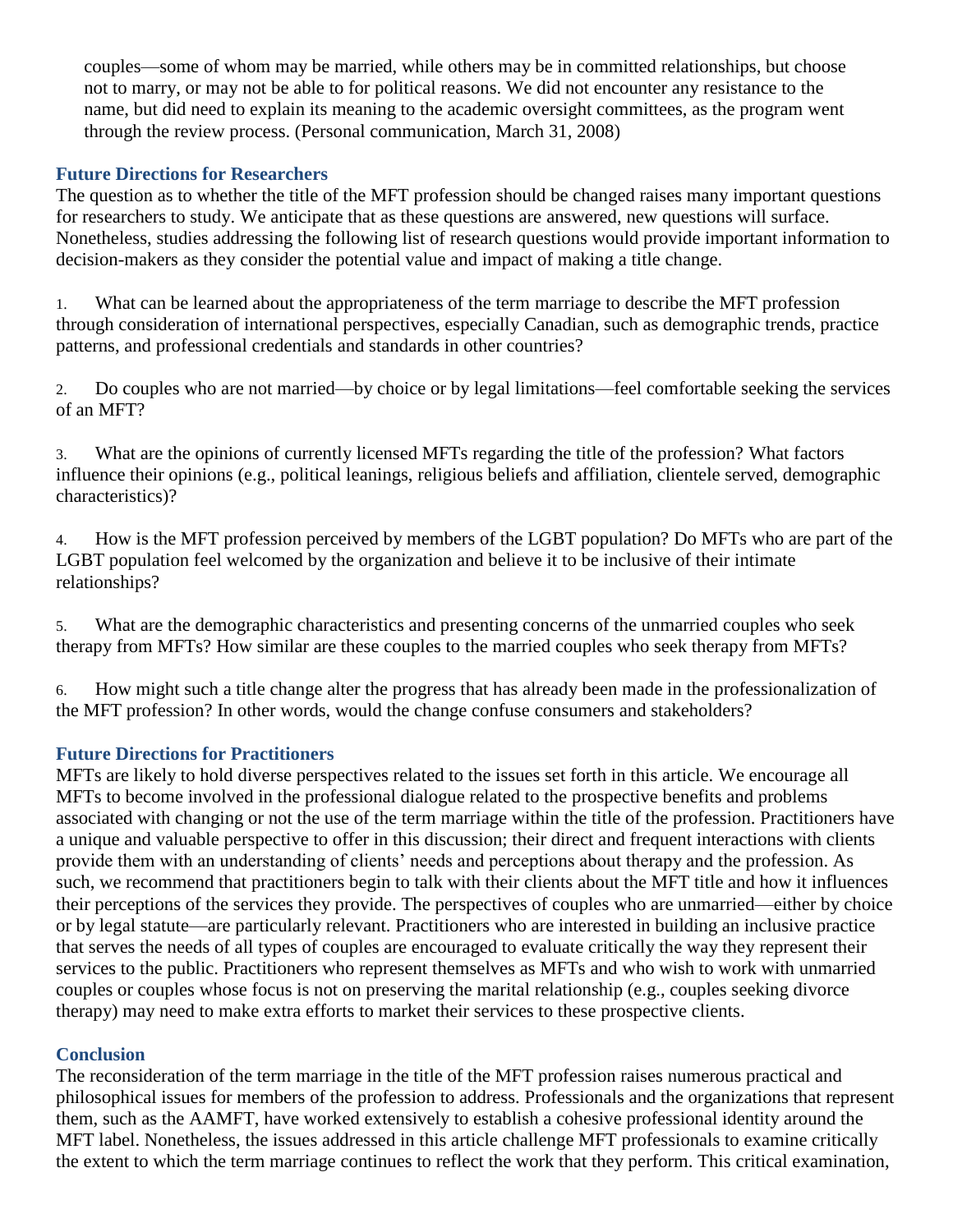however, must also account for the potential challenges that might arise if the title of the profession were changed. This article was not intended to put forth a definitive answer to the question of whether the title of the profession should be changed to no longer include the term marriage, either solely or at all. However, given the numerous relevant contextual issues currently facing the profession, this question begs to be moved to the forefront of professional dialogue.

# **References**

AAMFT. (2002). About the American Association for Marriage and Family Therapy. Retrieved April 30, 2008, from <http://www.aamft.org/about/Aboutaamft.asp>

AAMFT. (2004). Statement on nonpathologizing sexual orientation. Retrieved March 19, 2008, from <http://www.aamft.org/about/CombinedMotionsadoptedbytheBoard.asp>

AAMFT. (2005a). What is marriage and family therapy? Retrieved March 19,2008, from [http://www.aamft.](http://www.aamft/) org/about/CombinedMotionsadoptedbytheBoard. asp

AAMFT. (2005b). AAMFT position on couples and families. Retrieved March 19, 2008, from <http://www.aamft.org/about/CombinedMotionsadoptedbytheBoard.asp>

Baris, M. A., & Garrity, C. B. (1997). Co-parenting post-divorce: Helping parents negotiate and maintain lowconflict separations. In W. K. Halford & H. J. Markman (Eds.), Clinical handbook of marriage and couples interventions (pp. 619–649). Hoboken, NJ: John Wiley and Sons.

Bepko, C., & Johnson, T. (2000). Gay and lesbian couples in therapy: Perspectives for the contemporary therapist. Journal of Marital and Family Therapy, 26, 409–419.

Bowers, M. (2007). The making of the MFT profession: Standards, regulation. Family Therapy Magazine, July/August, 1, 2–18.

Broderick, C. B., & Schrader, S. S. (1991). The history of professional marriage and family therapy. In A. S. Gurman & D. P. Kniskern (Eds.), Handbook of family therapy (Vol. 2, pp. 3–40). New York: Brunner/ Mazel. Brown, S. L., Lee, G. R., & Bulanda, J. R. (2005). Cohabitation among older adults: A national portrait. Conference Papers—American Sociological Association, 2005 Annual Meeting, Philadelphia, pp 1– 27. Charle´s, L. L., Thomas, D., & Thornton, M. L. (2005). Overcoming bias toward same-sex couples: A case study from inside an MFT ethics classroom. Journal of Marital and Family Therapy, 31, 239–249. Cherlin, A. J. (2004). The deinstitutionalization of American marriage. Journal of Marriage and Family, 66, 848–861.

COAMFTE. (2005). Accreditation standards: Graduate & post-graduate marriage and family therapy training programs, version 11. 0. Alexandria, VA: COAMFTE. Retrieved April 30, 2008, from [http://](http://www.aamft.org/about/COAMFTE/Version11Standards/Version11StandardsofAccreditationIndexPage)

www.aamft.org/about/COAMFTE/Version11Standards/Version11StandardsofAccreditationIndexPage. asp Dupuis, S. B. (2007). Examining remarriage: A look at issues affecting remarried couples and the implications towards therapeutic techniques. Journal of Divorce and Remarriage, 48, 91–104.

Falke, S. I., & Larson, J. H. (2007). Premarital predictors of remarital quality: Implications for clinicians. Contemporary Family Therapy: An International Journal, 29, 9–23.

Ferguson, A. (2007). Gay marriage: An American and feminist dilemma. Hypatia, 22, 39–57.

Garber, B. D. (2004). Directed co-parenting intervention: Conducting child-centered interventions in parallel with highly conflicted couples. Professional Psychology: Research and Practice, 35, 55–64.

Gay Demographics. (2008). 2000 census information on gay and lesbian couples, by state. Retrieved March 26, 2008, from [http://www.gaydemographics.org/USA/2000Census\\_Gay\\_state.htm](http://www.gaydemographics.org/USA/2000Census_Gay_state.htm)

Godoy, M. (2008). State by state: The legal battle over gay marriage. Gay marriage laws interactive map. National Public Radio. Retrieved March 26, 2008, from [http://www.npr.org/news/specials/g](http://www.npr.org/news/specials/)aymarriage/map/ Hecker, L. L. (2003). Ethical, legal, and professional issues in marriage and family therapy. In L. L. Hecker & J. L. Wetchler (Eds.), An introduction to marriage and family therapy (pp. 493–537). New York: Haworth Clinical Practice Press.

Litovich, M. L., & Langhout, R. D. (2004). Framing heterosexism in lesbian families: A preliminary examination of resilient coping. Journal of Community and Applied Social Psychology, 14, 411–435. Long, J. K., & Serovich, J. M. (2003). Incorporating sexual orientation into MFT training programs: Infusion and inclusion. Journal of Marital and Family Therapy, 29, 59–67.

Marriage Friendly Therapists SM. (2005). The national registry of marriage friendly therapists: An advanced